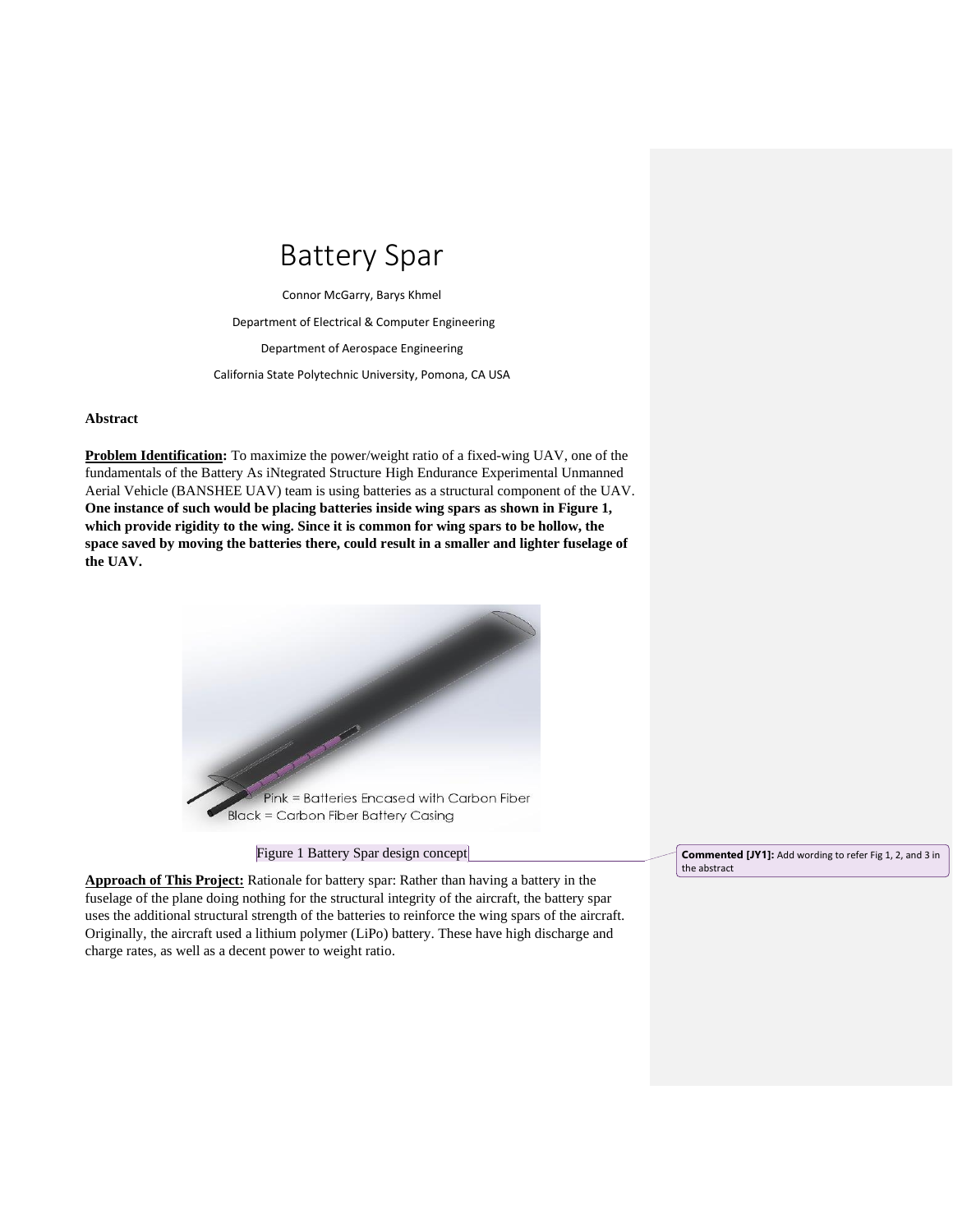The current design swaps this out in favor of lithium ion (Li-ion) batteries. These have a larger energy density and, due to their size, are more flexible in their placement inside the UAV, albeit with smaller charge and discharge rates. Because of the cylindrical shape of Li-ion batteries, they can be placed inside of a carbon fiber tube, which we are using as the spar for the wings. Because of the support of the spars in tandem with the batteries, either the cans of the batteries can be removed, using the carbon fiber to support the battery structure and reduce weight further, or the carbon fiber can be made thinner since the batteries can support more load than a hollow spar.

In either case, the use of the battery in the spar allows for a way to further reduce weight. Additionally, the Li-ion battery has a higher energy density than the LiPo battery, even with the weight of the spars included, making these an improvement regardless.

To create these battery packs, the Li-Ion cells are welded together using Nickel strips as shown in Figure 2. The connections between cells also have a wire connected so as to connect to the Battery Management System (BMS) which will control the charge and discharge of the batteries to ensure even charge and drain.



Figure 2 Manufactured Battery Connections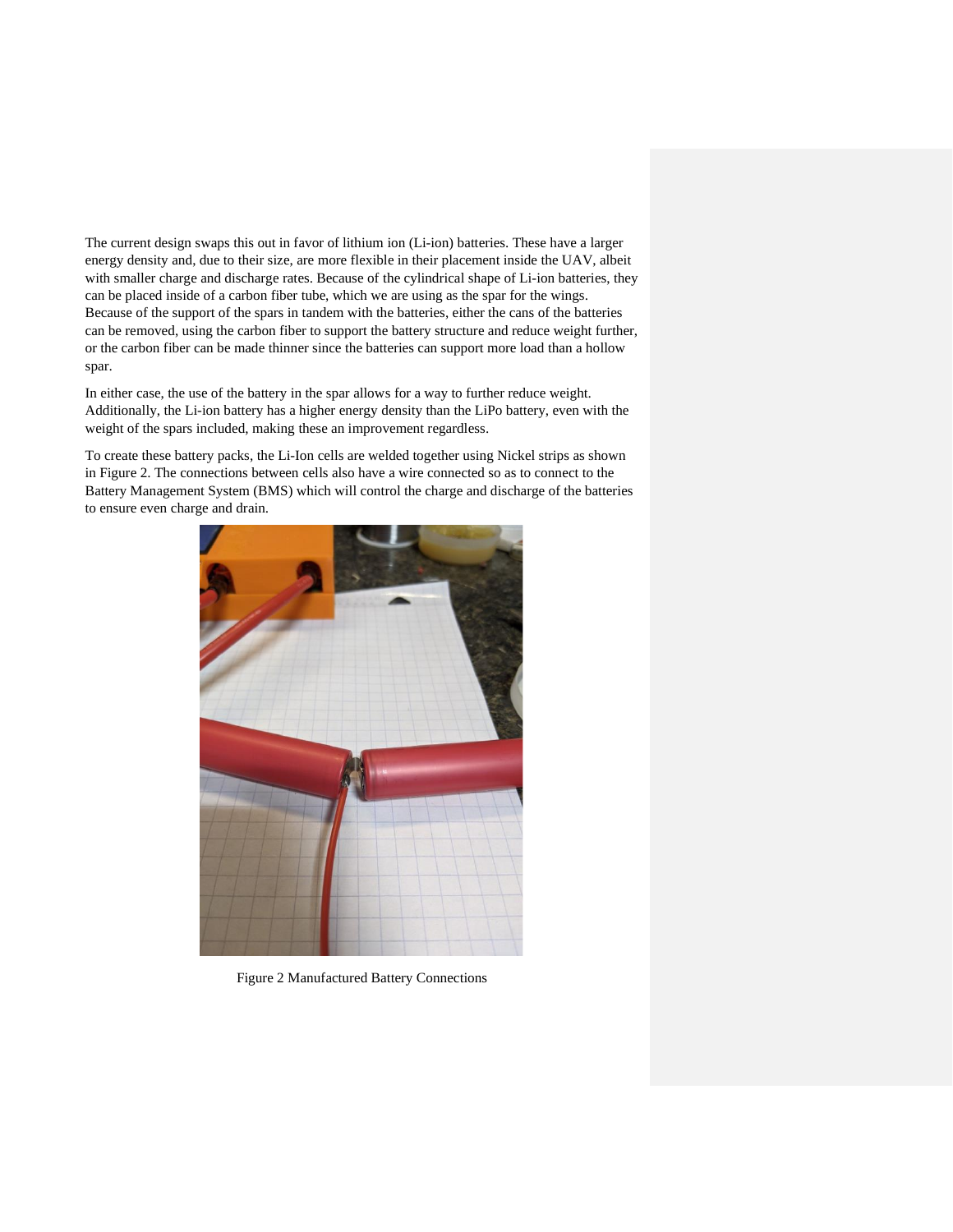As seen in Figure 3, each of the battery packs consists of 3 cells to give 12.6V at full charge. The final aircraft will have two of these packs connected in parallel to double the storage capacity and recharge rate.



Figure 3 Completed Single Pack of NCR18650GA cells

**How Do We Consider this Project Successful:** The team has designed the battery system and built the battery pack for the battery spar design. Further work must be done on finalizing design decisions related to building the structure and implementing it in the aircraft. This system will be successful if the endurance of the aircraft is improved.

## **How Your Results Will Impact The World:**

The goal of this project overall is to increase the endurance of battery powered UAVs, which have historically had a lower power to weight ratio compared to gas powered equivalents. Unlike gas powered UAVs, battery powered UAVs have the opportunity to regain endurance while in air via recharging the battery. There are also a few other benefits of battery powered UAVs compared to gas. Batteries do not have a reliance on fossil fuels and do not create emissions to affect the environment. Since UAVs are only becoming more popular, the higher percentage of

**Commented [JY2]:** described very narrowly what you expect success to be